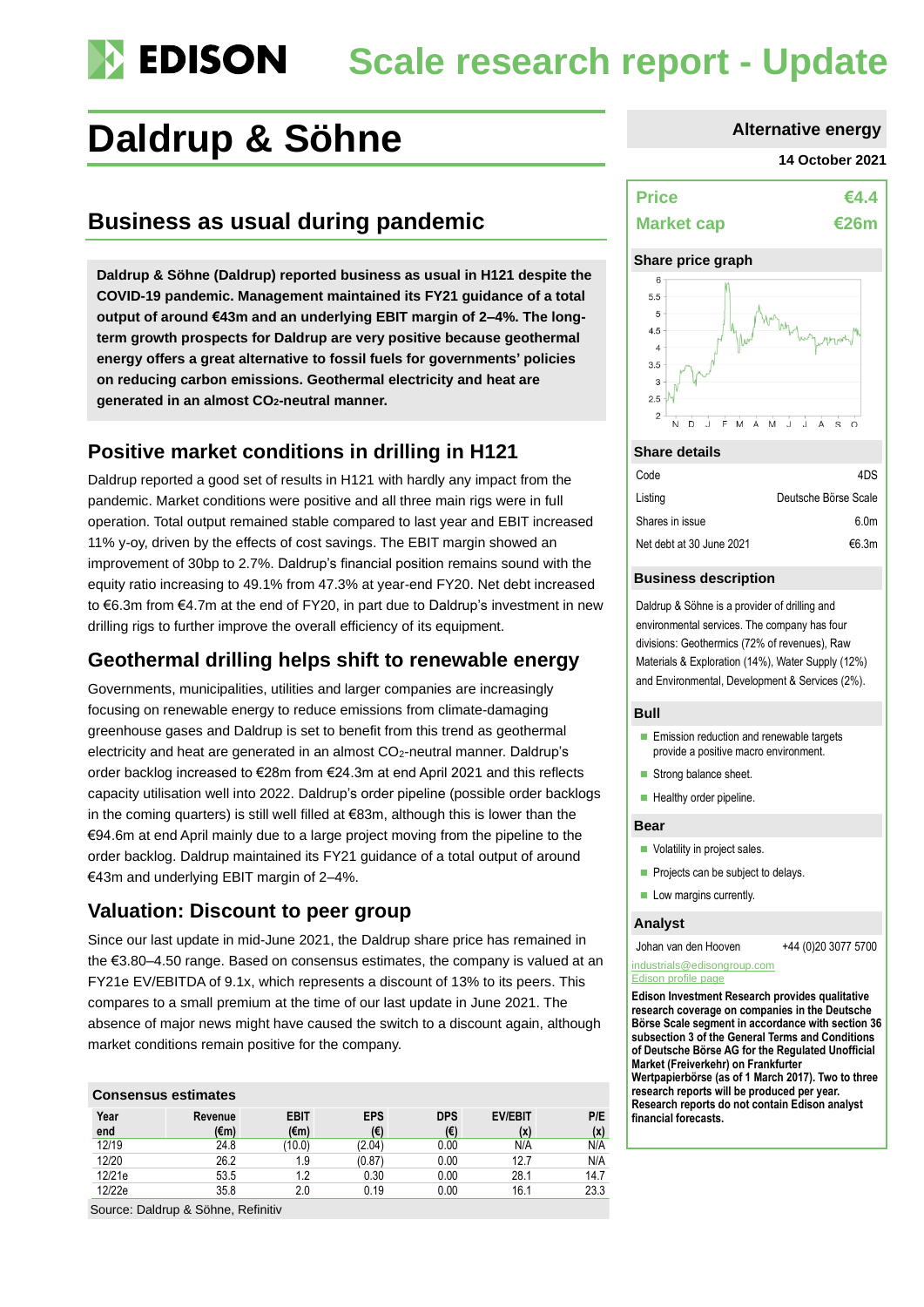

## **Largest drilling specialist in Europe**

Daldrup provides drilling and environmental services in the DACH countries and the Benelux. It is the largest drilling company in Europe and according to the company the market in Europe is characterised by a few qualified competitors. It offers a wide range of drilling equipment for different depths: 27 drilling rigs for a depth of up to 400m, eight rigs for depths of 400–2,000m, four rigs for drilling depths of 2,000–4,000m and one Bentec 350-t-AC for deep boreholes up to 6,000m.

Daldrup's projects are characterised by relatively long development and decision periods and, once financed, tend to proceed according to plan. Investment decisions by government customers are informed by long-term considerations and are often part of services of general interest.

Geographically, Daldrup's focus is on the DACH countries and Benelux, but the company is also exploring opportunities in Italy. In FY20, 51% of revenues came from Germany, with the remaining 49% largely from the Netherlands and Switzerland. The spread of activities is shown in Exhibit 1, with geothermic the largest with 72% of revenues.



## **Review of H121 results**

Daldrup reported a good set of results in H121 and management commented that business has been as usual, despite the pandemic. Underlying demand in the geothermal energy market has remained healthy and the company was involved in large drilling orders in Germany, the Netherlands and Switzerland. The other three activities were also well utilised with orders.

The main three drilling rigs were in full operation. The first one for a project for Ruhr University Bochum to complete a 5,700m well, where drilling started in Q221 and is expected to be finished in November 2021. The second project is a large order from Aardwarmte Combinatie Luttelgeest in the Netherlands for three geothermal boreholes with drilling lengths of up to 2,440m, which started in March 2020 and is expected to be finished in November/December this year. The third project is drilling a fifth well for Nagra, the co-operative for the disposal of radioactive waste in Switzerland (from October 2021 until mid/end March 2022).

Revenues were 34% lower compared to last year as several larger projects were not finalised in the first half so the billing for these projects will fall in the second half. Work in progress was therefore much higher in the first half compared to last year, resulting in a stable total output figure (an aggregation of actual sales and work in progress). Some raw material prices were higher (ie tubes and metal) which resulted in slightly higher raw material costs. Despite the lower average number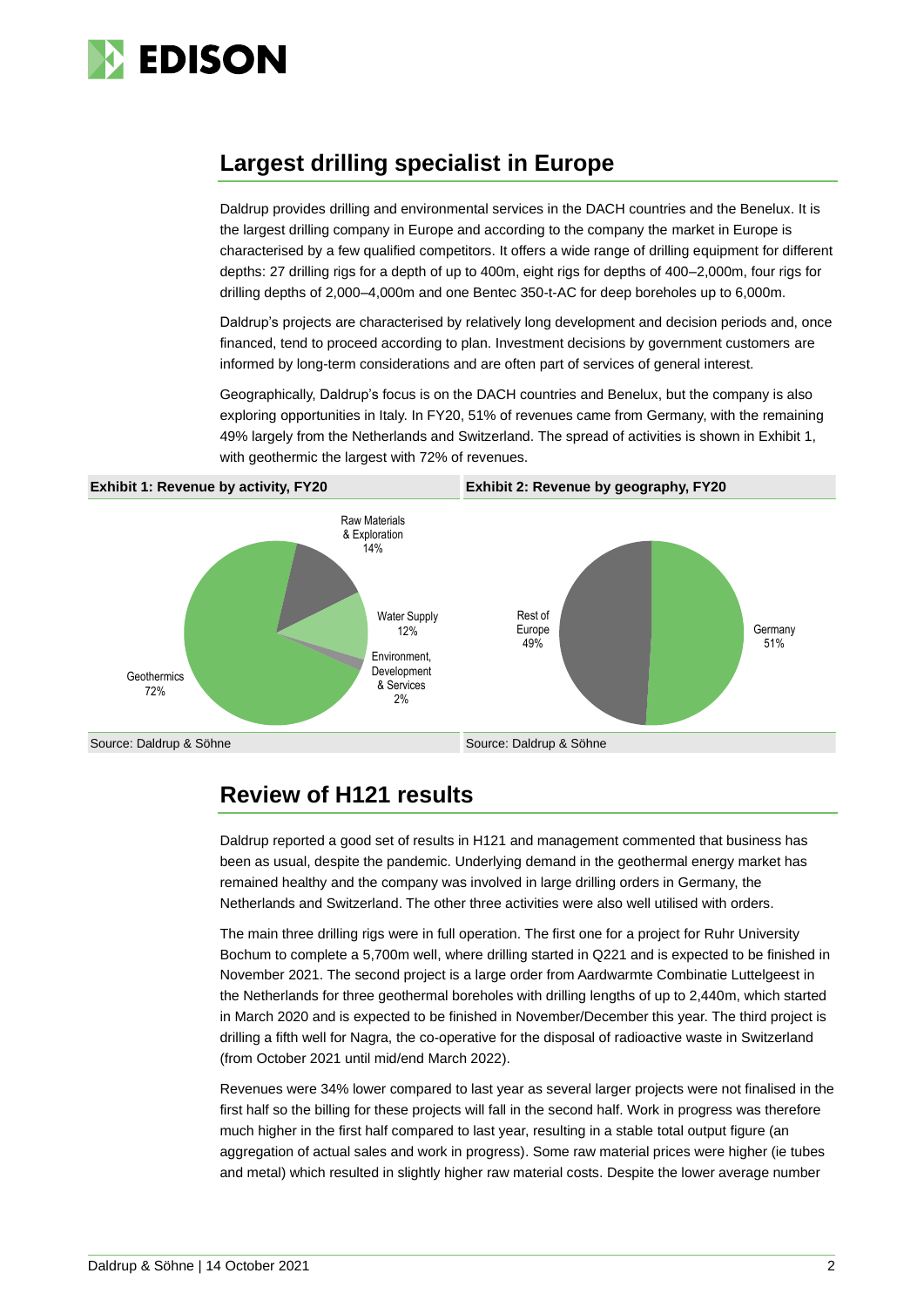

of staff, personnel costs increased 7% due to higher salaries, as the shortage of staff has put upward pressure on salaries.

As the effects of cost savings were clearly visible in the decline in other opex, EBIT increased by 11% to €0.6m. EBIT margin was up 30bp to 2.7%, in the middle of the guidance range of 2–4% for the full year. Net profit increased from €0.1m to €0.4m.

|  | <b>Exhibit 3: Daldrup H121 results</b> |  |
|--|----------------------------------------|--|
|  |                                        |  |

| €m                             | H <sub>120</sub> | H <sub>121</sub> | % change |
|--------------------------------|------------------|------------------|----------|
| Revenue                        | 11.9             | 7.9              | $-34%$   |
| Increase in work in progress   | 11.3             | 15.0             | 33%      |
| Total output                   | 23.2             | 22.9             | $-1\%$   |
| <b>EBITDA</b>                  | 1.7              | 1.8              | 5%       |
| EBITDA margin, on total output | 7.3%             | 7.8%             |          |
| Depreciation                   | (1.2)            | (1.2)            | 2%       |
| EBIT                           | 0.5              | 0.6              | 11%      |
| EBIT margin, on total output   | 2.4%             | 2.7%             |          |
| Profit before tax              | 0.3              | 0.5              | 62%      |
| Net profit                     | 0.1              | 0.4              | 282%     |
| EPS $(\epsilon)$               | 0.00             | 0.05             | N/A      |
|                                |                  |                  |          |

Source: Daldrup & Söhne

In H121, Daldrup's equity ratio improved again to 49.1%, up from 47.3% at the end of FY20. Net debt increased to €6.3m from €4.7m at the end of FY20, in part due to the company's €0.6m investment in its core business for new drilling rigs.

Financial assets represent around 24% of the balance sheet and these largely relate to subordinated loans. As part of the sale of Geysir in early 2020 (see our [update note](https://www.edisongroup.com/publication/new-business-focus-should-benefit-fy20/27045/) published in June 2020), a large proportion of the long-term debt granted via D&S Geothermie remained on Daldrup's balance sheet as subordinated loans, with Daldrup responsible for the risk of default. In the first half of 2021, financial assets declined further from €11.8m at end FY20 to €9.7m, as Daldrup received €2m from an investor as part of a partial sale of loan receivables.

## **Geothermal drilling supports emissions reduction**

According to Daldrup, demand for exploration drilling and drilling for geothermal power and heat projects from municipal clients and private investors in the DACH region is currently very good. Further geothermal projects are planned in the Molasse Basin around Munich, in Munich itself, in the North German Plain and in the Netherlands. The company also sees opportunities in Italy, in particular in Tuscany and Emilia Romagna, which could offer a lucrative market for geothermal energy in the medium term.

Daldrup's order backlog stood at €28m at the end of August, up from €24.3m in April 2021. In June 2021, Daldrup announced a new order from a regional Swiss consortium for drilling a well to a depth of about 3,000m to develop a geothermal aquifer in the Rhone valley. The thermal water will be used to generate electricity and heat. The project has a value of mid-single-digit million euros and according to Daldrup is expected to start in October 2021. This order is the main reason for the increase in the order backlog which according to Daldrup offers capacity utilisation well into 2022.

After the positive developments in the first half, the company maintains its full year guidance: a total output in FY21 of around €43m (versus €47.5m in 2020) and an EBIT margin from the operating business of 2–4% (versus 4% in FY20).

The order pipeline is still well filled at €83m and the decline from €94.6m at the end of April is explained by the move of the above-mentioned Swiss order from the pipeline to the order backlog. The pipeline is defined as potential order volume based on the likelihood of orders being placed following bids submitted or intensive discussions with customers.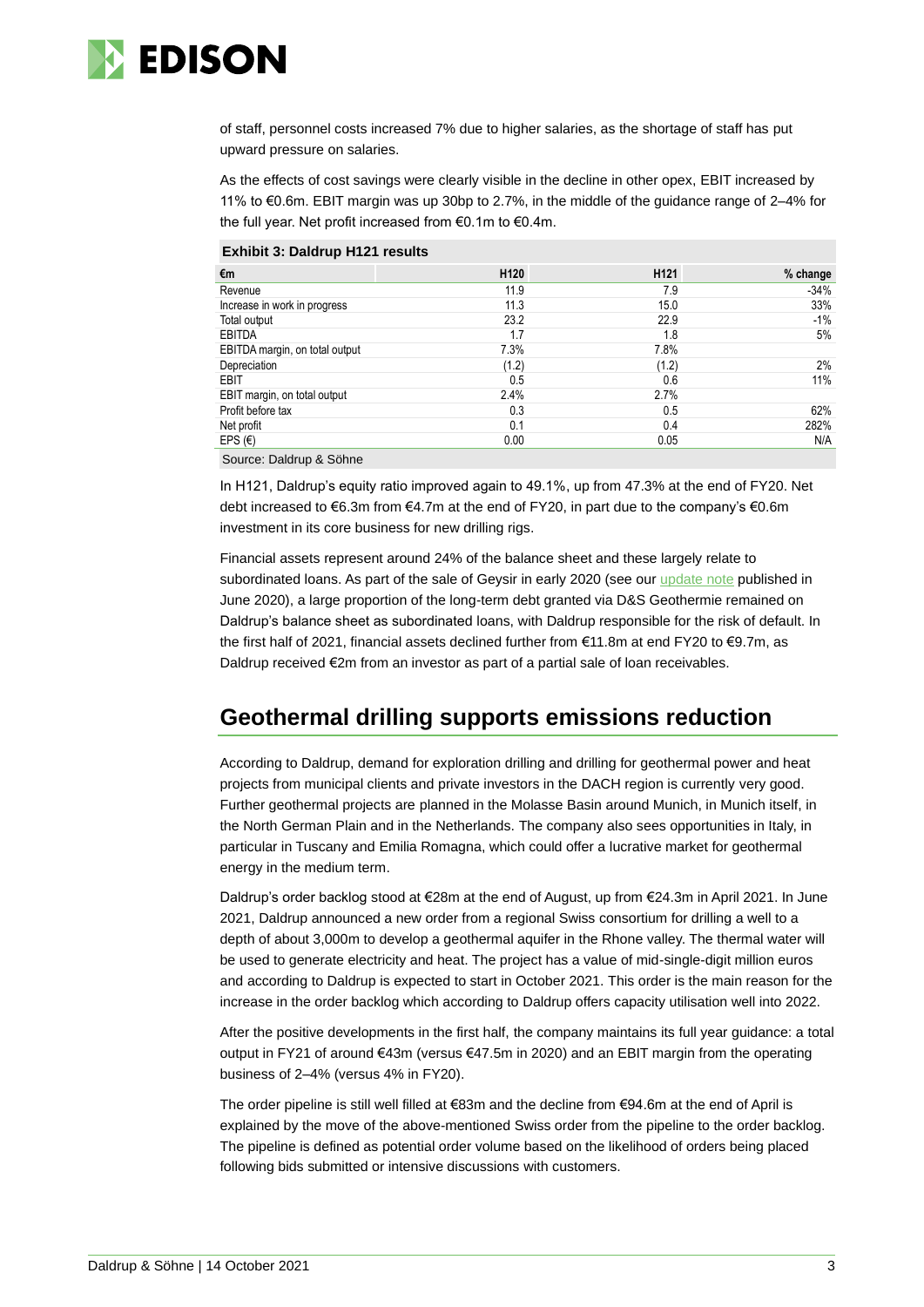

Governments, municipalities, utilities and larger companies are increasingly focusing on renewable energy to reduce emissions from climate-damaging greenhouse gases, which offers great growth opportunities for Daldrup as geothermal electricity and heat are generated in an almost CO<sub>2</sub>-neutral manner. Geothermal energy can be an essential addition to wind and solar capacities in the mix of renewable energies.

Other attractive markets are the provision of high-quality drilling services such as exploratory drilling for safe final storage sites, water extraction and dealing with the burdens of mining.

Daldrup aims to improve the EBIT margin to at least 5% over the next few years (previous aim was 4–5%). Drivers for this will be the benefits from planned improvements in the group's structure, project planning and control, management systems and the supply of material.

Due to the size of projects in drilling, Daldrup's results development can be volatile. To mitigate this effect, the company is looking to invest in medium-sized geothermal power projects with stable cash flows. Daldrup aims to participate in this kind of project via a minority stake.

## **Valuation: Discount to peers**

Since mid-June 2021, the Daldrup share price has moved in the  $\epsilon$ 3.80–4.50 range without any major news. Based on consensus estimates, Daldrup is valued at a FY21e EV/EBITDA of 9.1x, which reflects a discount of 13% to the selected peer group. In our June 2021 update note, Daldrup was valued at a premium of 9% to peers, with perhaps the absence of major news causing the switch to a discount again, although market conditions remain positive for the company.

#### **Exhibit 5: Peer group comparison**

|                    | EV/sales (x) |        | EV/EBITDA (x) |       |
|--------------------|--------------|--------|---------------|-------|
|                    | 2021e        | 2022e  | 2021e         | 2022e |
| Northern Drilling  | 11.7         | 3.2    | 41.0          | 7.0   |
| Nabors Industries  | 1.7          | 1.5    | 7.1           | 5.6   |
| Transocean         | 3.4          | 3.6    | 10.5          | 12.2  |
| Odfiell            | 1.9          | 1.7    | 6.6           | 5.2   |
| Energiekontor      | 5.3          | 4.2    | 14.2          | 10.7  |
| Good Energy Group  | 0.7          | 0.6    | 7.3           | 6.6   |
| Ormat Technologies | 8.2          | 6.7    | 13.3          | 11.2  |
| Median             | 3.4          | 3.2    | 10.5          | 7.0   |
| Daldrup & Söhne    | 0.6          | 0.8    | 9.1           | 7.4   |
| Premium/(discount) | $-83%$       | $-74%$ | $-13%$        | 6%    |

Source: Refinitiv. Note: Priced at close on 14 October 2021.